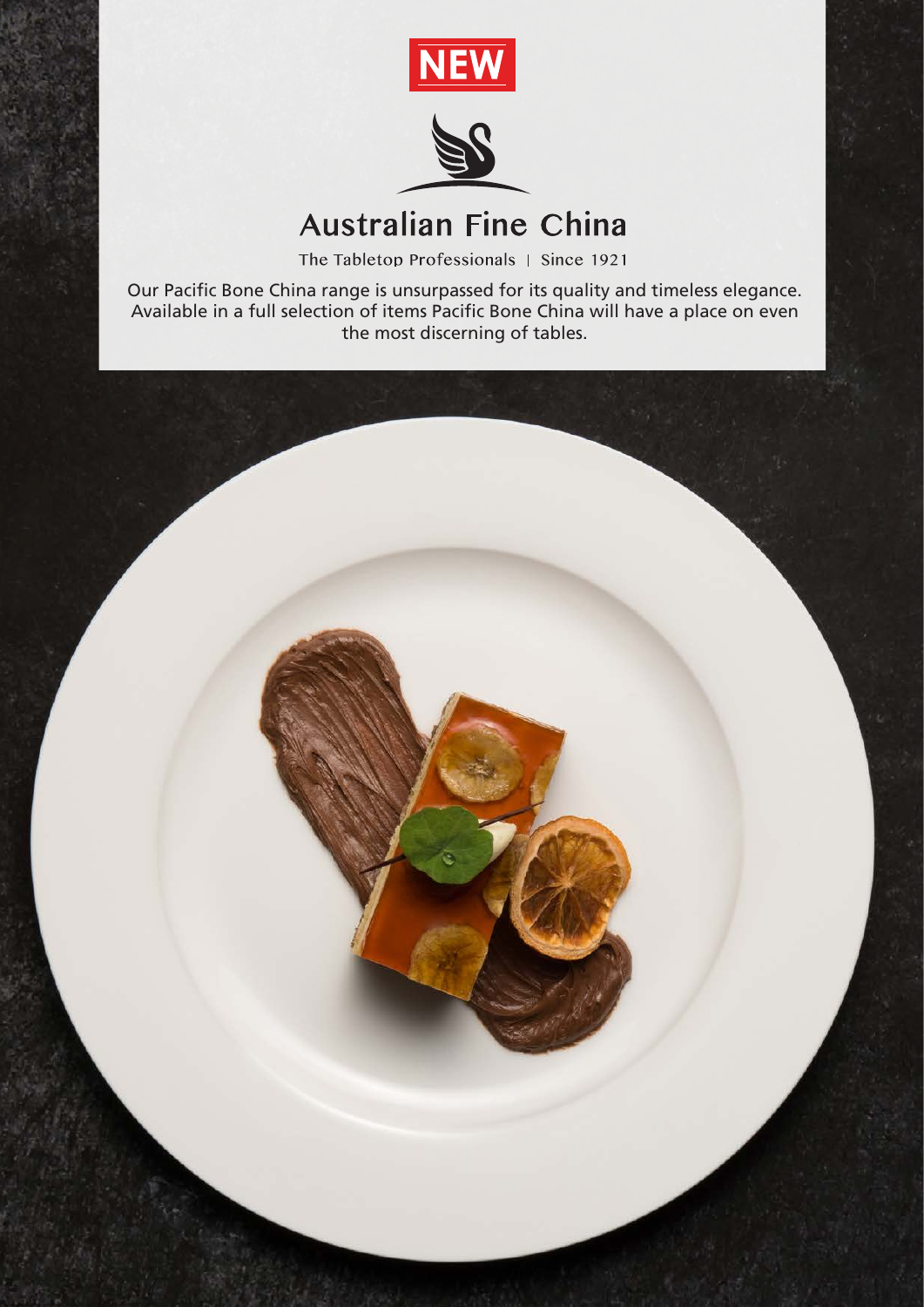## **CROCKERY** | AUSTRALIAN FINE CHINA - PACIFIC



**ROUND PLATE** Wide Rim, Bone China

PA3155 155mm

Diameter

Item No.

Our Pacific Bone China range is unsurpassed for its quality and timeless elegance. Available in a full selection of items Pacific Bone China will have a place on even the most discerning of tables.



Wide Rim, Bone China

Item No. Diameter

PA3200 200mm



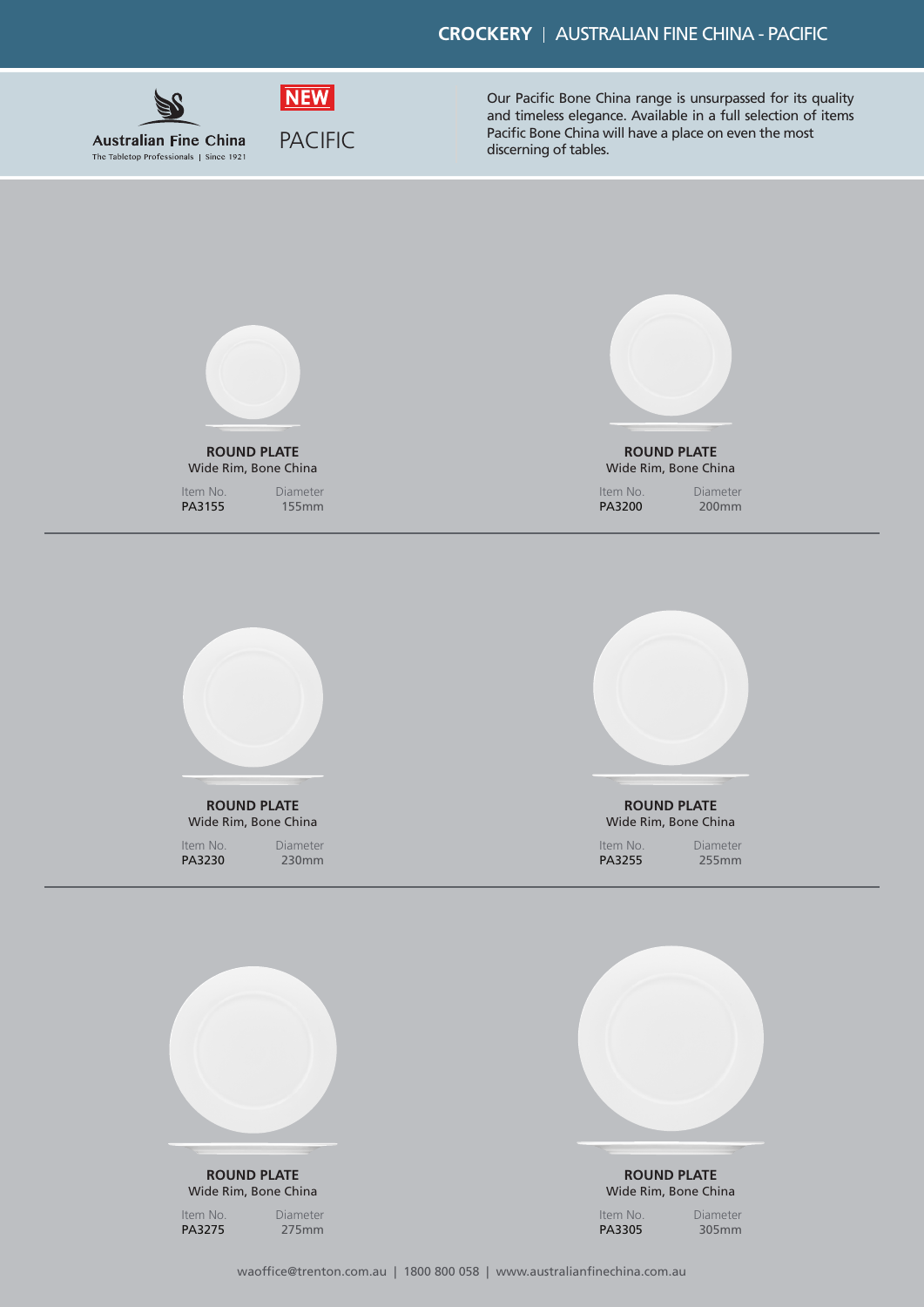



Our Pacific Bone China range is unsurpassed for its quality and timeless elegance. Available in a full selection of items Pacific Bone China will have a place on even the most discerning of tables.



Item No.<br>**PA4230** 

230mm

PA4250 250mm